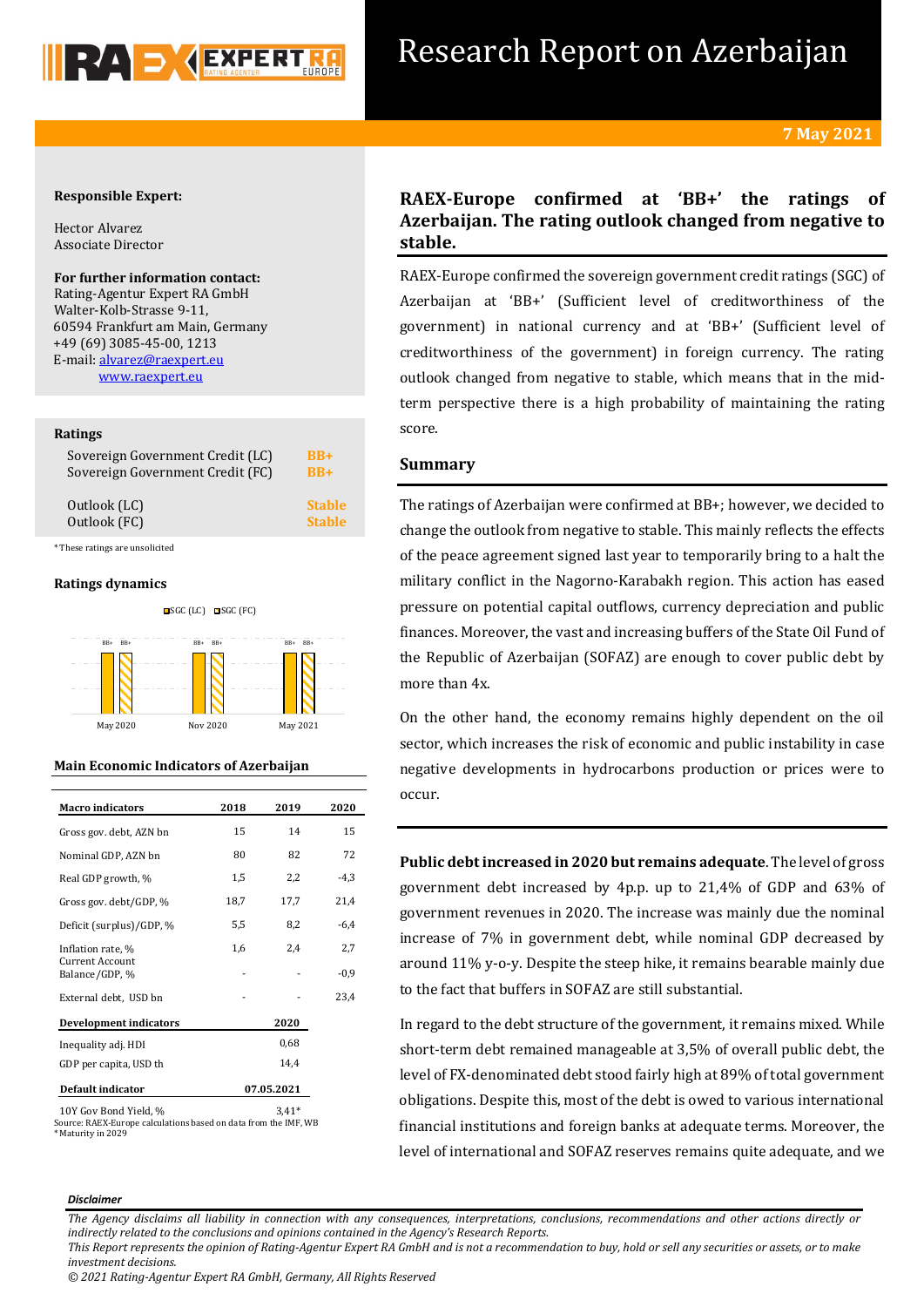# RAD KEXPERI

**Graph 1:** Government debt dynamics, %



Source: RAEX-Europe calculations based on data from the Ministry of finance of the Republic of Azerbaijan and IMF





Source: RAEX-Europe calculations based on data from the Statistical Committee of the Republic of Azerbaijan and the IMF





Source: RAEX-Europe calculations based on data from the WB and IMF

do not expect a depreciation of the AZN in the mid-term perspective, especially due to the cease fire with Armenia, which would have probably caused a sudden increase in government liabilities.

The economy contracted in 2020. Real GDP contracted in 2020 by 4,3%, mainly in line with the figure we anticipated in our previous review. This was mainly due to the adverse effect from the pandemic, and depressed oil prices in 1H 2020, while the military conflict in the region also had a direct impact on output. Contrary to our initial expectation, the conflict has come to a halt causing our view on the economy to improve going forward. Moreover, oil prices have recovered substantially, and we expect them to remain strong until the end of the year and into 2022. In addition, the unemployment rate increased up to 6,5% in 2020, slightly lower than our previous projection of 7%; however, unofficial figures show that unemployment will be higher in 2021, but still at bearable levels. What is more, the government has expanded measures by increasing social assistance covering more than 4,8 m citizens since the start of the pandemic. Besides, the vaccination campaign started back in January 2021 and as of end-March, around 5% of the population has been vaccinated.

The Azerbaijani economy's concentration in the hydrocarbon sector remains quite high and remains as one of the main factors constraining the sovereign rating, as it makes the economy highly vulnerable to oil demand. Hydrocarbon exports continue to account for around 90% of total exports. However, the easing conflict in the Nagorno-Karabakh region and higher oil prices will relax pressure on the economy. Moreover, non-oil GDP has hiked quite steadily in 2021 by growing by 3,5% in January-March 2020 y-o-y as compared to 1,1% of the overall economy in the same period.

Solid external stance continues. The external position remains strong despite the negative effects from the pandemic. The trade balance and the current account balance stood at -0,77% and -0,9% in 2020 respectively. The dramatic drop was mainly propelled by substantial imports in the non-oil sector while exports declined considerably. Nonetheless, exports from the county have expanded favorably in 1Q 2021. We anticipate the current account balance to turn positive again in 2021.

However, as a result of the stop of the conflict, the recovery from the pandemic, and a solid oil price, the external position will remain strong. Moreover, the level of international reserves of the Central Bank of Azerbaijan (CBA) has remained steady, as of March 2021 it stood at USD 3,6 bn similar to the figure posted at the end 2020. Further strengthening

## *Disclaimer*

*The Agency disclaims all liability in connection with any consequences, interpretations, conclusions, recommendations and other actions directly or indirectly related to the conclusions and opinions contained in the Agency's Research Reports.*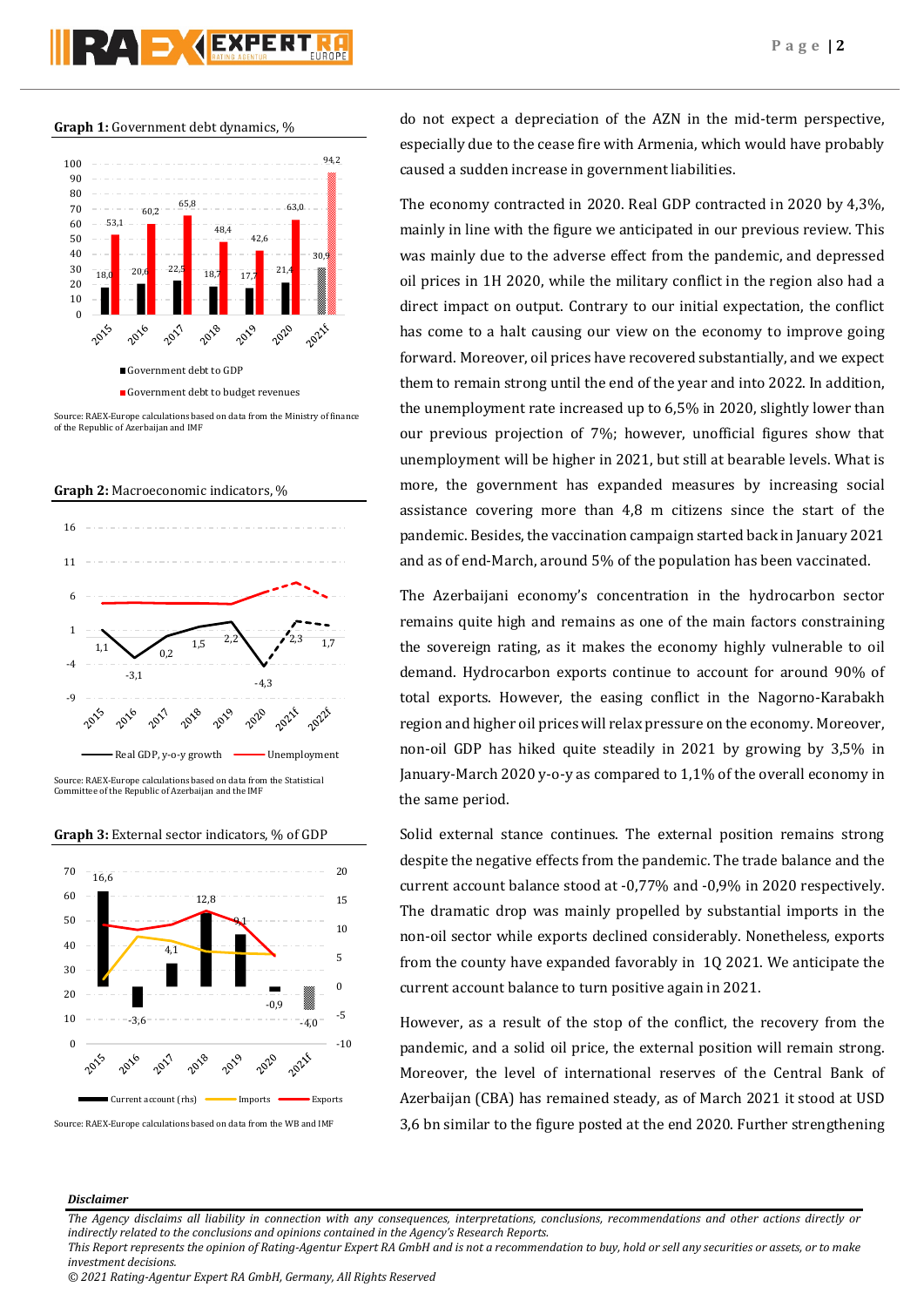

Source: RAEX-Europe calculations based on data from the Ministry of finance of the Republic of Azerbaijan and IMF





Source: RAEX-Europe calculations based on data from the IMF

the external position is the fact that SOFAZ remains with a vast amount of assets.

Political risk eased substantially but remains in place. Political risk, albeit remaining fairly elevated, has subdued as a result of the peace accord reached in November 2020. As part of the deal, Russia has sent over 2 000 peacekeepers to Armenia and will remain there for a period of at least five years. Due to this, we anticipate peace to hold for the foreseeable future; thus, rendering stability to both countries in economic terms.

Budget balance turned negative but fiscal position remains stable. At the end of 2020, the fiscal budget posted a deficit of 6,4% of GDP as a result of a loose fiscal policy implemented by the government to cushion the negative effect of the pandemic in the economy, combined with depressed fiscal revenues. The measure to support the economy includes increase in healthcare spending, social assistance to unemployed and tax benefits to companies affected by the pandemic, among others. For 2021, the budget allocated another AZN 261 m (0,3% of GDP) to support the economy and fight the coronavirus crisis.

Budget revenues of SOFAZ stood at AZN 3,2 bn, while budget expenditures posted a figure of AZN 2,5 bn in 1Q 2021. Moreover, assets of the fund constituted USD 42,7 bn as of the same date, a decline of 1,8% as compared to the end of 2020. Despite the decline, mainly due to lower gold prices and depreciation of many currencies against the USD, we still consider the fund to have more than enough room to finance the national budget.

Monetary policy to remain prudent. After a number of cuts to the reference rate in 2020, the CBA left the rate unchanged at 6,5%, in April 2021. This is mainly a result of the stability of the inflation level in the country as well as low inflation expectations, which translates in the level of prices being in line with the CBA target of 4%±2%. Moreover, the de facto peg to the USD remains in pace and the Central Bank continues to perform FX auctions alongside the state oil fund, the latest being on 6 May 2021 where USD 24,3 m worth of demand was served.

The CPI index grew by 2,7% in 2020 and we expect it to remain stable in 2021. As of March 2021, the inflation rate stood at 4,1% y-o-y and we expect the metric to end the year at 3,5% showing stability and staying within the target of the CBA.

We still consider that the plan to transition to an inflation targeting regime as part of the CBA strategy remains in place but has been delayed due to the current pandemic situation. In terms of effectiveness, the economy's

## *Disclaimer*

*The Agency disclaims all liability in connection with any consequences, interpretations, conclusions, recommendations and other actions directly or indirectly related to the conclusions and opinions contained in the Agency's Research Reports.*

*This Report represents the opinion of Rating-Agentur Expert RA GmbH and is not a recommendation to buy, hold or sell any securities or assets, or to make investment decisions.*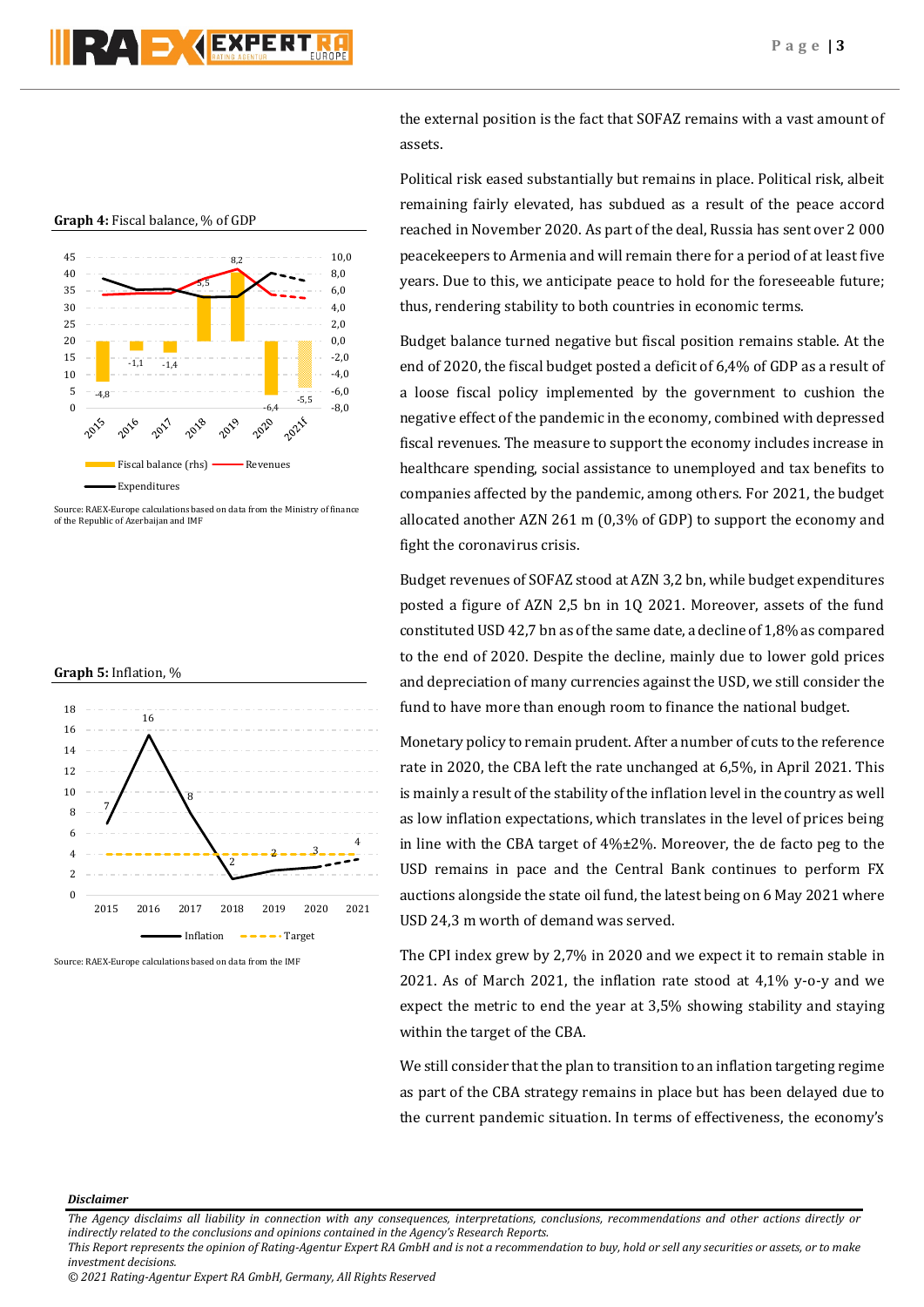response to the changes in the reference rate remains limited as a result of high dollarization levels.

Banking system showing resiliency. The banking system remains weak; however, it has remained steady in the wake of the coronavirus crisis. As of 1Q 2021, NPLs to total loans ratio continued to decline and stood at 6,1%, according to figure from the Azerbaijan Banks Association (ABA). Moreover, as of the same date, ROA stood at 1,8%, while ROE posted a figure of 12,1%. In addition, the estimate of the capital adequacy ratio was at around 22% by the end of 2020. As mentioned in our previous review, the stability of the metrics stems mostly from capital injection, restructuring process and subsequent recovery of the state-owned International Bank of Azerbaijan (IBA), as well as from the license revocation of four banks. We anticipate Basel 3 to kick in this year in regard to liquidity and risk management.

Nevertheless, despite decreasing, the financial system remains highly dollarized, which makes the stability of the system vulnerable to currency deprecations as the government remains with the USD-peg. The level of financial dollarization in the country stood at 55% of deposits and at 29% of loans as of March 2021. Thus, a sudden devaluation could result in an even harder impact on the market if the government would need to devaluate the currency if pressure from the pandemic, oil prices and an unlikely potential escalation of the Nagorno-Karabakh conflict. As mentioned in our previous review, the CBA took measures to support the economy by signing a USD 200 m swap agreement with the EBRD in order to improve the flow of money into the economy. However, in January 2021, the CBA lifted some measures established in 2020 to ease the banking sector of some burdens. The measures lifted include inspections at banks and the capital requirements in regard to consumer loans went back into place.

The level of domestic credit to GDP is expected to have been at around 15,7% of GDP in 2020, staying fairly stable as compared to a year before. On the other hand, total banks' assets to GDP posted a figure of 44,3%.





Source: RAEX-Europe calculations based on data from the Azerbaijan Banks Association

# **Support factors**:

• Substantial foreign currency assets on the balance sheet of SOFAZ. The assets of the State Oil Fund of the Republic of Azerbaijan (SOFAZ) recovered in 3Q 2020 but mainly due to extra-budgetary revenues related to the foreign exchange movements and currently stands at USD 43,3 bn, still lower than the figure posted a year before. As of September 2020, AZN 8,9 bn has been transferred to the budget. The fund remains the largest source of current budget expenditures and government debt service (weak support-factor).

# **Stress factors**:

*Disclaimer*  • Increased dollarization level: as of March 2021, 55%% of total deposits and 29% of total loans were denominated in foreign currency (moderately weak stress-factor);

*investment decisions.*

*The Agency disclaims all liability in connection with any consequences, interpretations, conclusions, recommendations and other actions directly or indirectly related to the conclusions and opinions contained in the Agency's Research Reports. This Report represents the opinion of Rating-Agentur Expert RA GmbH and is not a recommendation to buy, hold or sell any securities or assets, or to make*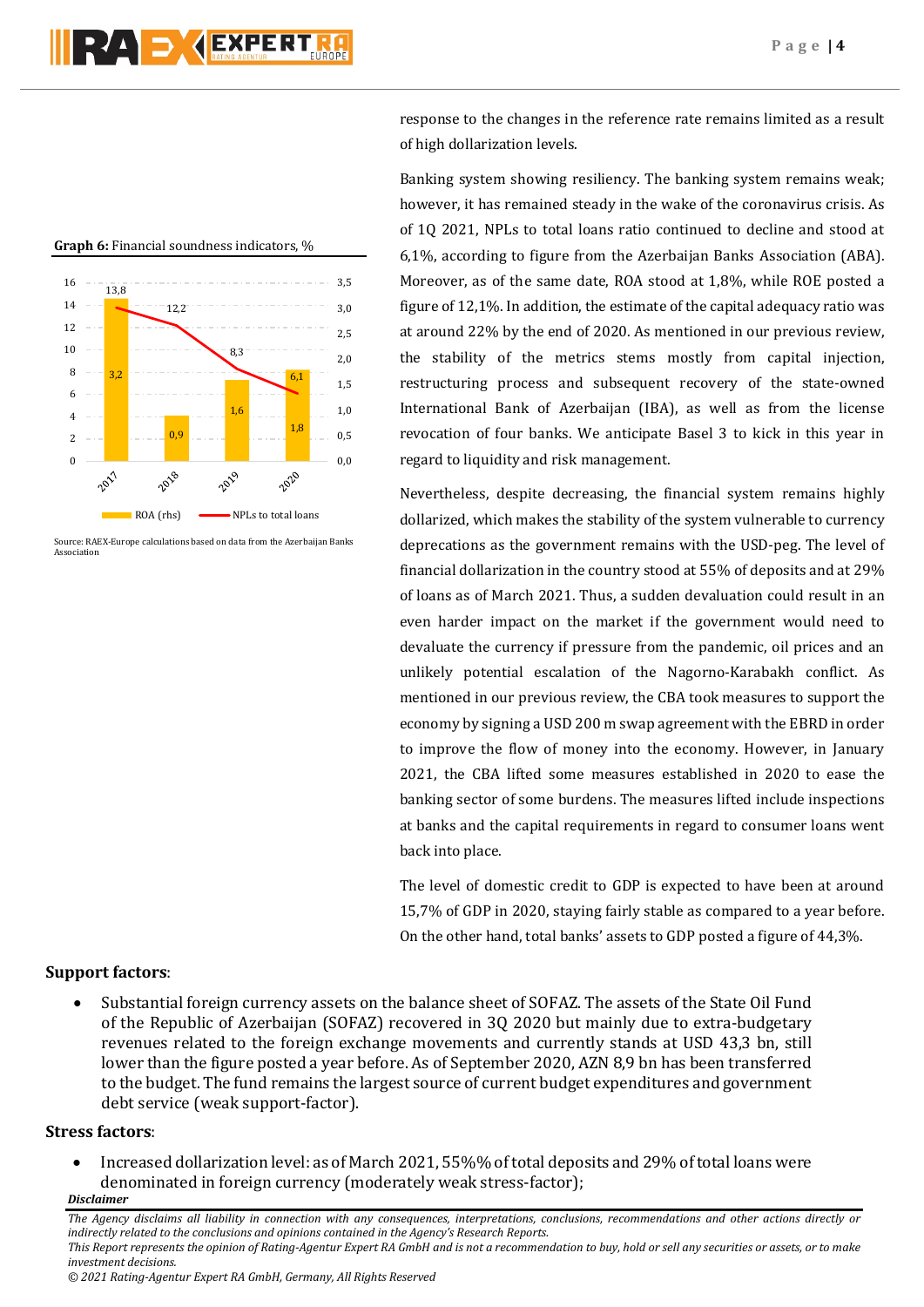- Budget revenues are highly dependent on the oil sector (weak stress-factor);
- Escalation of the frozen conflict over the Nagorno-Karabakh territory continues to constrain the structural transformation of the country, despite the peace treaty, we still consider the situation as a stress factor (weak stress-factor).

# SENSITIVITY ASSESSMENT:

RAD AEXPERT

The following developments could lead to an upgrade:

- Continued increase in oil prices higher than our base scenario to support GDP growth and the external trade position;
- Increased economic diversification and lower share of budget revenues from the oil industry.

The following developments could lead to a downgrade:

- Further deterioration of economic activity which will have a direct impact on public finances and external buffers;
- Renewed escalation in the military conflict with Armenia.

# ESG Disclosure:

Inherent factors

• Quality of fiscal policy; quality of monetary policy; natural resources; natural and climatic threats; environmental threats; level of corruption, CPI; Government Effectiveness Index; quality of the business environment; position in Doing Business Ranking; level of investment in human capital, adjusted for inequality; Rule of Law Index; transparency of government policymaking Index; level of information transparency of the government; Political Stability and Absence of Violence/Terrorism Index; natural disasters, constant exposure to difficult natural conditions.

Drivers of change factors

• None

Next scheduled rating publication: 5 November 2021. The full sovereign rating calendar can be found at [Sovereign Rating Calendar 2021](https://raexpert.eu/sovereign/#conf-tab-5)

For further information contact:

Responsible expert: Hector Alvarez, Associate Director of RAEX-Europe +49 (69) 3085-45-00, 1213 [alvarez@raexpert.eu](mailto:alvarez@raexpert.eu)

Reviewer: Denys Anokhov, Rating Associate of RAEX-Europe +49 (69) 3085-45-00, 1212 [anokhov@raexpert.eu](mailto:anokhov@raexpert.eu)

# **Rating-Agentur Expert RA GmbH (RAEX-Europe)**

Walter-Kolb-Strasse 9-11, 60594 Frankfurt am Main, Germany +49 (69) 3085-45-00 E-mail[: info@raexpert.eu](mailto:info@raexpert.eu) [www.raexpert.eu](http://www.raexpert.eu/)

## *Disclaimer*

*The Agency disclaims all liability in connection with any consequences, interpretations, conclusions, recommendations and other actions directly or indirectly related to the conclusions and opinions contained in the Agency's Research Reports.*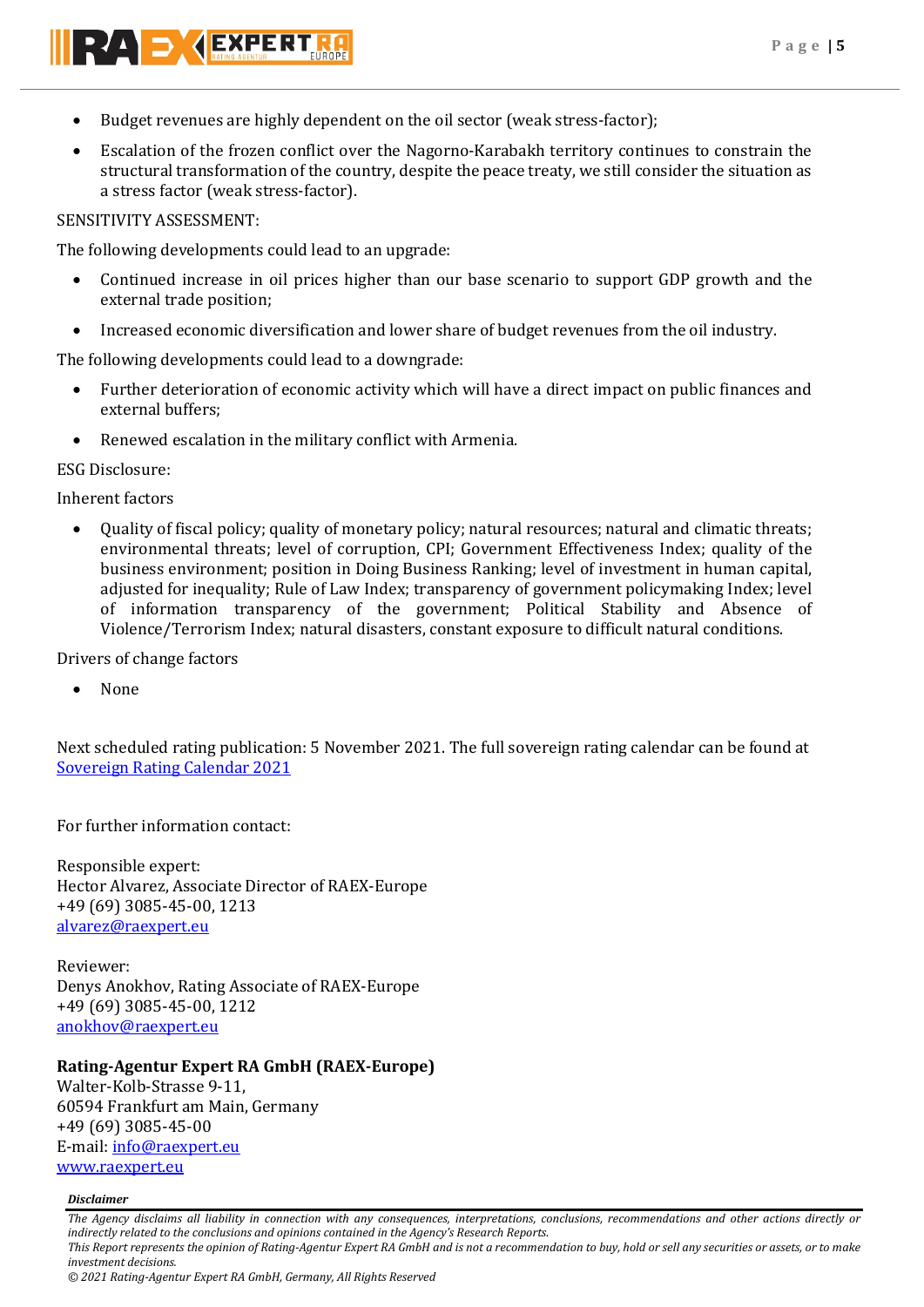# RATING HISTORY:

|             |                                                                      | <b>SGC</b>                  |                     | <b>Outlook</b>              |                     |
|-------------|----------------------------------------------------------------------|-----------------------------|---------------------|-----------------------------|---------------------|
| <b>Date</b> | <b>Review reason</b>                                                 | <b>National</b><br>currency | Foreign<br>currency | <b>National</b><br>currency | Foreign<br>currency |
| 06.11.2020  | Scheduled<br>revision of both<br>types of ratings<br>for the country | $BB+$                       | $BB+$               | Negative                    | Negative            |
| 08.05.2020  | Scheduled<br>revision of both<br>types of ratings<br>for the country | $BB+$                       | $BB+$               | Negative                    | Negative            |
| 08.11.2019  | Scheduled<br>revision of both<br>types of ratings<br>for the country | $BB+$                       | $BB+$               | Stable                      | Stable              |
| 10.05.2019  | First assignment<br>of both types of<br>ratings for the<br>country   | $BB+$                       | $BB+$               | Stable                      | Stable              |

*Disclaimer* 

*The Agency disclaims all liability in connection with any consequences, interpretations, conclusions, recommendations and other actions directly or indirectly related to the conclusions and opinions contained in the Agency's Research Reports.*